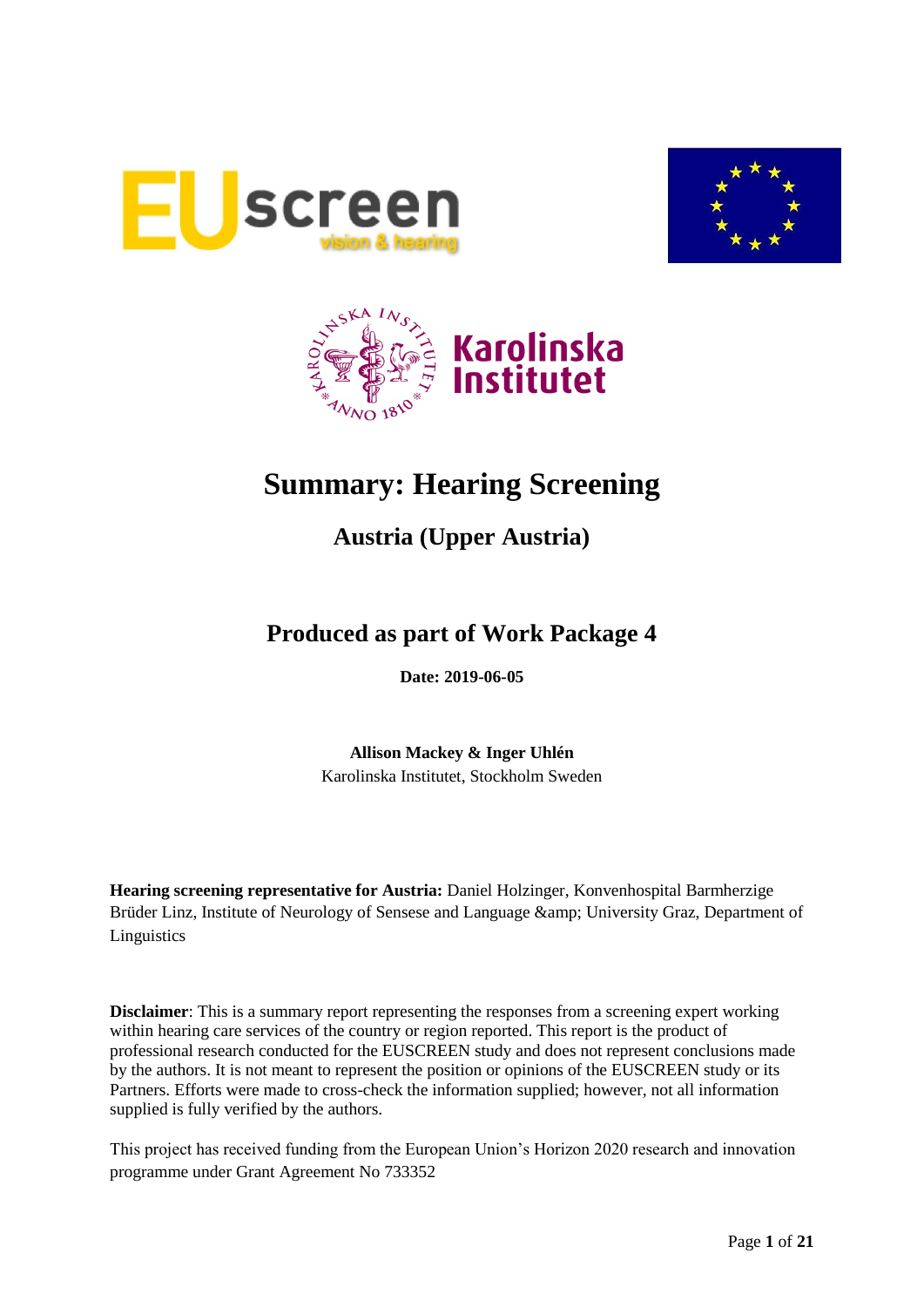

# **Table of Contents**

| 1.   |  |
|------|--|
| 2.   |  |
| 3.   |  |
| 3.1. |  |
| 3.2. |  |
| 3.3. |  |
| 4.   |  |
| 5.   |  |
| 5.1. |  |
| 5.2. |  |
| 5.3. |  |
| 5.4. |  |
| 6.   |  |
| 6.1. |  |
| 6.2. |  |
| 6.3. |  |
| 7.   |  |
| 7.1. |  |
| 7.2. |  |
| 7.3. |  |
| 8.   |  |
| 8.1. |  |
| 8.2. |  |
| 8.3. |  |
| 8.4. |  |
| 8.5. |  |
| 8.6. |  |
| 9.   |  |
| 9.1. |  |
| 9.2. |  |
| 9.3. |  |
| 9.4. |  |
| 10.  |  |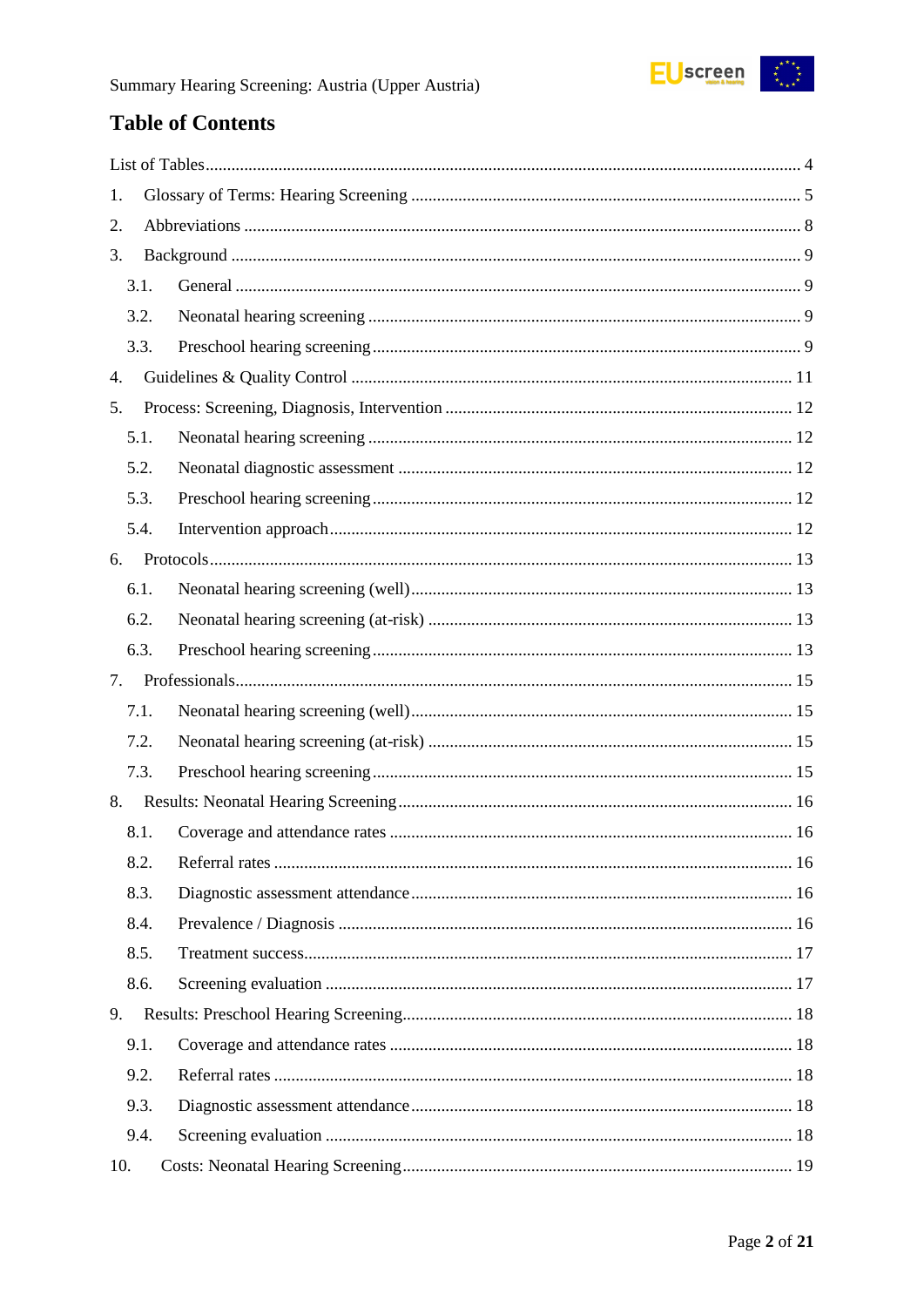

# Summary Hearing Screening: Austria (Upper Austria)

| 10.1. |  |
|-------|--|
| 10.2. |  |
| 10.3. |  |
| 10.4. |  |
| 10.5. |  |
| 10.6. |  |
| 11.   |  |
| 11.1. |  |
| 11.2. |  |
| 11.3. |  |
| 12.   |  |
|       |  |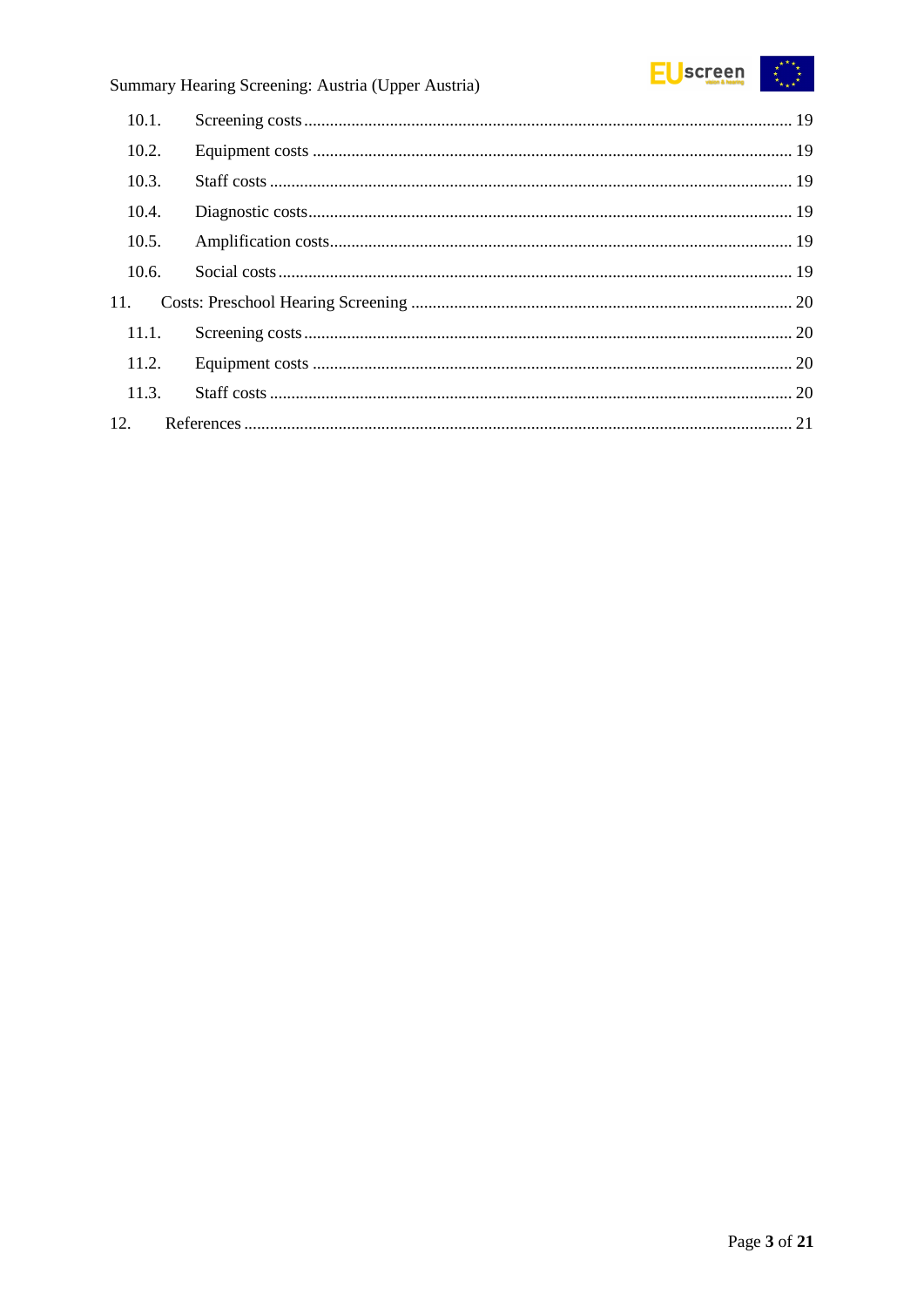

# <span id="page-3-0"></span>**List of Tables**

| Table 3: Referral rates for neonatal hearing screening (all babies) in Upper Austria 16              |  |
|------------------------------------------------------------------------------------------------------|--|
| Table 4: Prevalence rate (per 1000) of permanent hearing loss among neonates in Upper Austria        |  |
|                                                                                                      |  |
| Table 5: Prevalence rate (per 1000) of sensorineural hearing loss among school-age children (average |  |
| 10.5 years of age) in Austria (Holzinger, Weishaupt, Fellinger, Beitel, & Fellinger, 2016) 17        |  |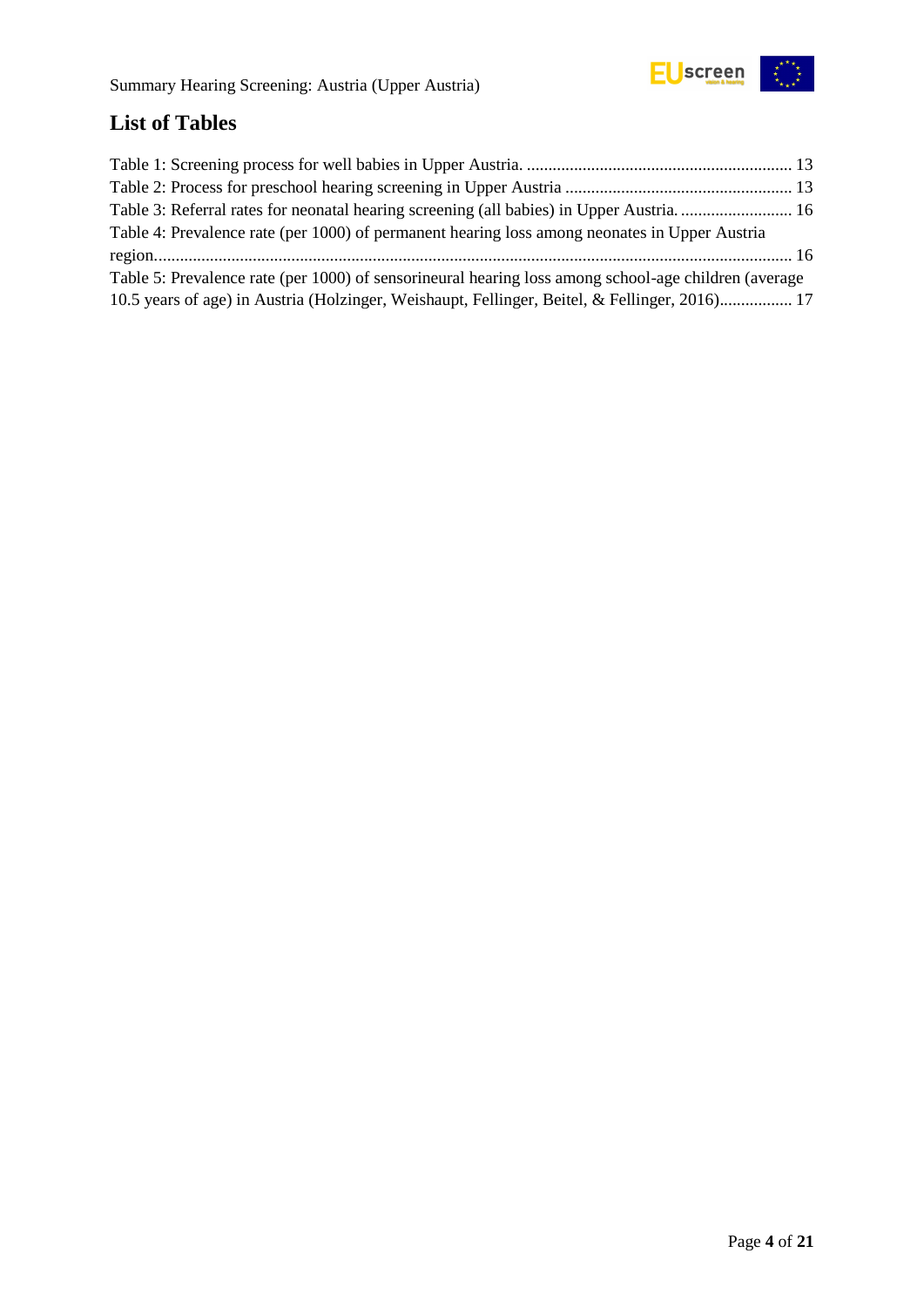

# <span id="page-4-0"></span>**1. Glossary of Terms: Hearing Screening**

| <b>Abnormal test result</b>                     | A test result where a normal "pass" response could not be detected under<br>good conditions. The result on screening equipment may indicate "no<br>response," "fail," or "refer."                                                                                                                                                                                                                                                                                                                                                                                                                                                                                                                                                                                |  |  |  |
|-------------------------------------------------|------------------------------------------------------------------------------------------------------------------------------------------------------------------------------------------------------------------------------------------------------------------------------------------------------------------------------------------------------------------------------------------------------------------------------------------------------------------------------------------------------------------------------------------------------------------------------------------------------------------------------------------------------------------------------------------------------------------------------------------------------------------|--|--|--|
| <b>Attendance rate</b>                          | The proportion of all those invited for screening that are tested and receive<br>a result,<br>Invited for screening includes all those that are offered the<br>screening test.<br>Tested and receive a result could be a "pass" or "fail".<br>Attendance rate provides information on the willingness of families to<br>participate in screening.                                                                                                                                                                                                                                                                                                                                                                                                                |  |  |  |
| <b>Attendance rate in</b><br>first year of life | See definition of Attendance rate.<br>The calculation cut-off is after one year of life.                                                                                                                                                                                                                                                                                                                                                                                                                                                                                                                                                                                                                                                                         |  |  |  |
| <b>Compliance with</b><br>referral (percentage) | The percentage of those who are referred from screening to a diagnostic<br>assessment that actually attend the first diagnostic assessment.                                                                                                                                                                                                                                                                                                                                                                                                                                                                                                                                                                                                                      |  |  |  |
|                                                 | Percentage of compliance provides information on the willingness of<br>families to attend the diagnostic assessment after referral from screening.                                                                                                                                                                                                                                                                                                                                                                                                                                                                                                                                                                                                               |  |  |  |
| <b>Coverage</b>                                 | The proportion of those eligible for screening that are tested and receive a<br>result within a specific time.<br>Eligible for screening includes those within the population that are<br>covered under the screening or health care program.<br>Tested and receive a result could be a "pass" or "refer to<br>diagnostic assessment".<br>Specific time can be defined, such as 1 month after birth, 3 months<br>after birth, etc.<br>Coverage provides information on the overall effectiveness and timeliness<br>of a complete screening programme.<br>Factors such as being offered screening, willingness to participate, missed<br>screening, ability to complete the screen, and ability to document the<br>screening results will influence the coverage. |  |  |  |
| Coverage in first<br>year of life               | See definition of Coverage.<br>The specific time is pre-defined as within the first year of life.<br>In other words, the coverage is the proportion of those eligible for<br>screening that complete the screening sequence to a final result within the<br>first year of life.                                                                                                                                                                                                                                                                                                                                                                                                                                                                                  |  |  |  |
| <b>False negatives</b>                          | The percentage of infants/children with a hearing loss (defined by the<br>target condition) that receive a result of "pass" during screening.                                                                                                                                                                                                                                                                                                                                                                                                                                                                                                                                                                                                                    |  |  |  |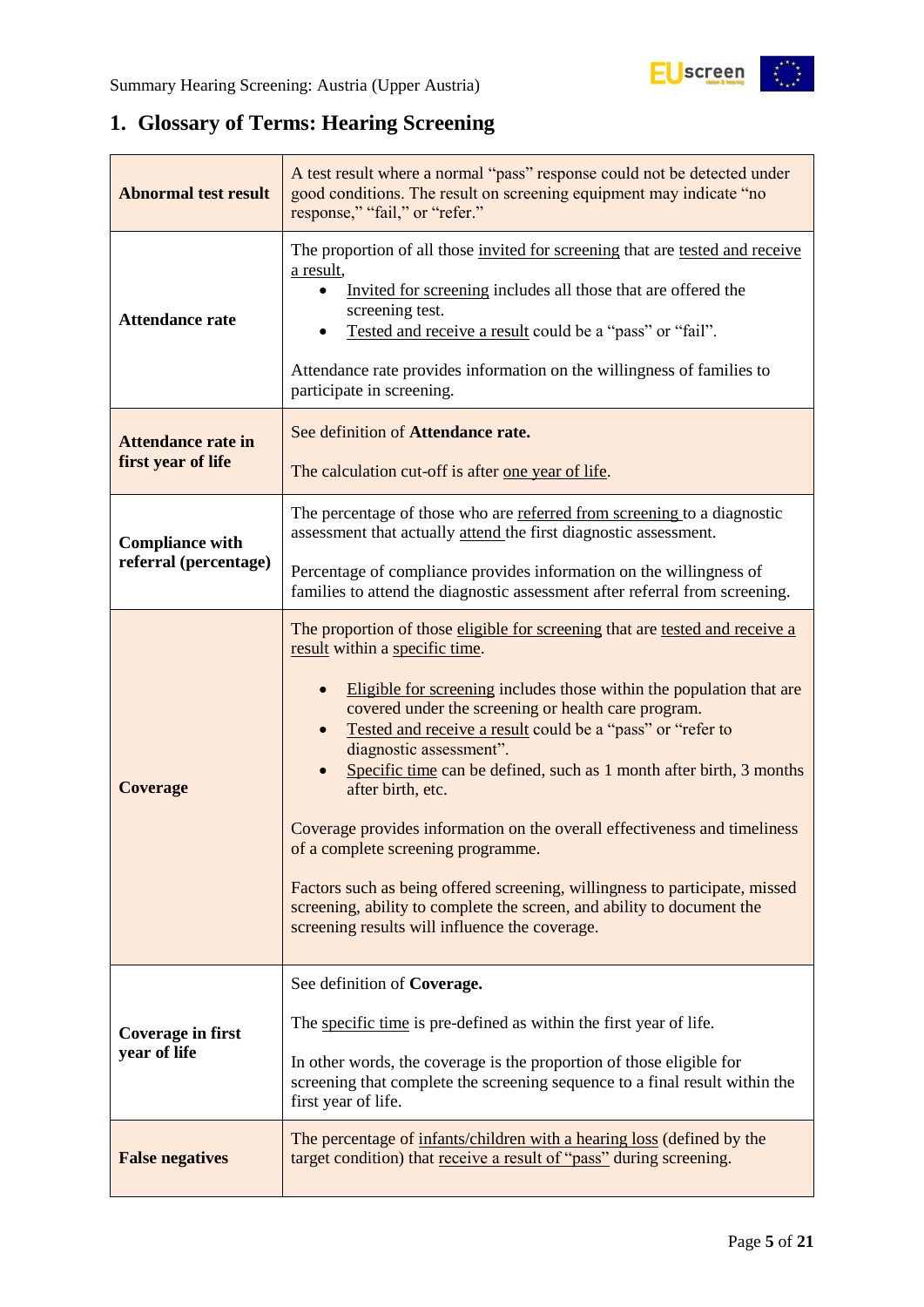

|                                          | Example: If 100 infants with hearing loss are screened, and 1 infant passes<br>the screening, the percentage of false negatives is 1%.                                                                        |  |  |
|------------------------------------------|---------------------------------------------------------------------------------------------------------------------------------------------------------------------------------------------------------------|--|--|
|                                          | The percentage of infants/children with normal hearing that receive a<br>result of "fail" from the final screening test.                                                                                      |  |  |
| <b>False positives</b>                   | Example: If 100 infants with normal hearing are screened, and 3 infants<br>fail the screening and are referred for diagnostic assessment, the<br>percentage of false positives is 3%.                         |  |  |
| <b>Guidelines</b>                        | Recommendations or instructions provided by an authoritative body on the<br>practice of screening in the country or region.                                                                                   |  |  |
| <b>Hearing screening</b><br>professional | A person qualified to perform hearing screening, according to the practice<br>in your country or region.                                                                                                      |  |  |
| <b>Inconclusive test</b><br>result       | A test result where a normal "pass" response could not be detected due to<br>poor test conditions.                                                                                                            |  |  |
| <b>Invited for screening</b>             | Offered screening.                                                                                                                                                                                            |  |  |
| <b>Outcome of hearing</b><br>screening   | An indication of the effectiveness or performance of screening, such as a<br>measurement of coverage rate, referral rate, number of infants detected,<br>etc.                                                 |  |  |
| <b>Permanent hearing</b>                 | A hearing impairment that is <i>not</i> due to a temporary or transient condition<br>such as middle ear fluid.                                                                                                |  |  |
| loss                                     | Permanent hearing loss can be either sensorineural or permanent<br>conductive.                                                                                                                                |  |  |
| <b>Positive predictive</b>               | The percentage of infants/children referred from screening who have a<br>confirmed hearing loss, as described by your protocol or guideline and<br>indicated in the <b>Target Condition</b> (see definition). |  |  |
| value                                    | For example, if 100 babies are referred from screening for diagnostic<br>assessment and 90 have normal hearing while 10 have a confirmed hearing<br>loss, the positive predictive value would be 10%.         |  |  |
| Preschool or<br>(pre)school children     | All children between 3-6 years of age.                                                                                                                                                                        |  |  |
| <b>Preschool or</b>                      | Screening that takes place during the time children are between 3-6 years<br>of age.                                                                                                                          |  |  |
| (pre)school screening                    | This refers to <i>any</i> hearing screening during this age. The location of the<br>screening is irrelevant to the definition.                                                                                |  |  |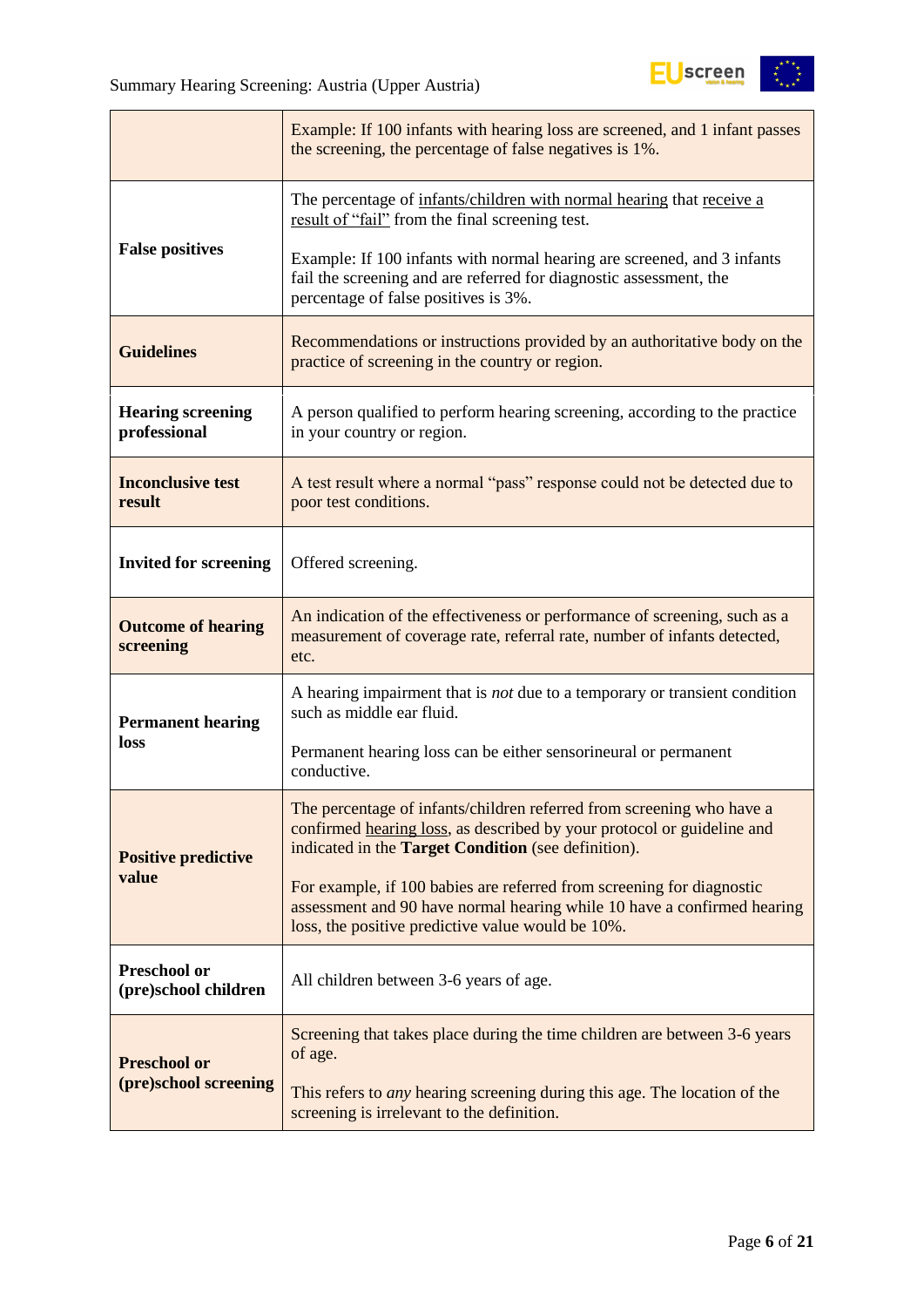| <b>Prevalence</b>                                                                                                                                                                                                                                                                                                                                                                                                                            | The number or percentage of individuals with a specific disease or<br>condition. Prevalence can either be expressed as a percentage, proportion,<br>or as the value per 1000 individuals within the same demographic. |  |  |  |
|----------------------------------------------------------------------------------------------------------------------------------------------------------------------------------------------------------------------------------------------------------------------------------------------------------------------------------------------------------------------------------------------------------------------------------------------|-----------------------------------------------------------------------------------------------------------------------------------------------------------------------------------------------------------------------|--|--|--|
| <b>Programme</b>                                                                                                                                                                                                                                                                                                                                                                                                                             | An organized system for screening, which could be based nationally,<br>regionally or locally.                                                                                                                         |  |  |  |
| <b>Protocol</b>                                                                                                                                                                                                                                                                                                                                                                                                                              | Documented procedure or sequence for screening, which could include<br>which tests are performed, when tests are performed, procedures for<br>passing and referring, and so forth.                                    |  |  |  |
| <b>Quality assurance</b>                                                                                                                                                                                                                                                                                                                                                                                                                     | A method for checking and ensuring that screening is functioning<br>adequately and meeting set goals and benchmarks.                                                                                                  |  |  |  |
| Referral criteria                                                                                                                                                                                                                                                                                                                                                                                                                            | A pre-determined cut-off boundary for when an infant/child should be re-<br>tested or seen for a diagnostic assessment.                                                                                               |  |  |  |
|                                                                                                                                                                                                                                                                                                                                                                                                                                              | For example, referral criteria may be "no response" at 35 dB nHL.                                                                                                                                                     |  |  |  |
| <b>Risk babies / Babies</b>                                                                                                                                                                                                                                                                                                                                                                                                                  | All infants that are considered to be at-risk or have risk-factors for hearing<br>loss according to the screening programme.                                                                                          |  |  |  |
| at-risk                                                                                                                                                                                                                                                                                                                                                                                                                                      | Two common risk factors are admission to the neonatal-intensive care unit<br>(NICU) or born prematurely. However, other risk factors for hearing loss<br>may also be indicated in the screening programme.            |  |  |  |
|                                                                                                                                                                                                                                                                                                                                                                                                                                              | The percentage of infants/children with hearing loss that are identified via<br>the screening program.                                                                                                                |  |  |  |
| <b>Sensitivity</b>                                                                                                                                                                                                                                                                                                                                                                                                                           | For example, if 100 babies with hearing loss are tested, and 98 of these<br>babies are referred for diagnostic assessment while 2 pass the screening,<br>the sensitivity is 98%.                                      |  |  |  |
|                                                                                                                                                                                                                                                                                                                                                                                                                                              | The percentage of infants/children with normal hearing that pass the<br>screening.                                                                                                                                    |  |  |  |
| <b>Specificity</b>                                                                                                                                                                                                                                                                                                                                                                                                                           | For example, if 100 babies with normal hearing are tested, and 10 of these<br>babies are referred for diagnostic assessment and 90 pass the screening, the<br>specificity is 90%.                                     |  |  |  |
| The hearing loss condition you are aiming to detect via your screening<br>programme. This includes:<br>The laterality of the condition, whether the program aims to detect<br><b>Target condition</b><br>both unilateral and bilateral hearing loss or just bilateral hearing<br>loss.<br>The severity of the condition, whether the program aims to detect<br>hearing $loss \ge 30$ dB HL, $\ge 35$ dB HL, $\ge 40$ dB HL or $\ge 45$ dB HL |                                                                                                                                                                                                                       |  |  |  |
| Infants who are <i>not</i> admitted into the NICU or born prematurely.<br><b>Well, healthy babies</b><br>Well, healthy babies may or may not have additional risk factors for<br>hearing loss, according to the procedures indicated in the specific<br>screening programme.                                                                                                                                                                 |                                                                                                                                                                                                                       |  |  |  |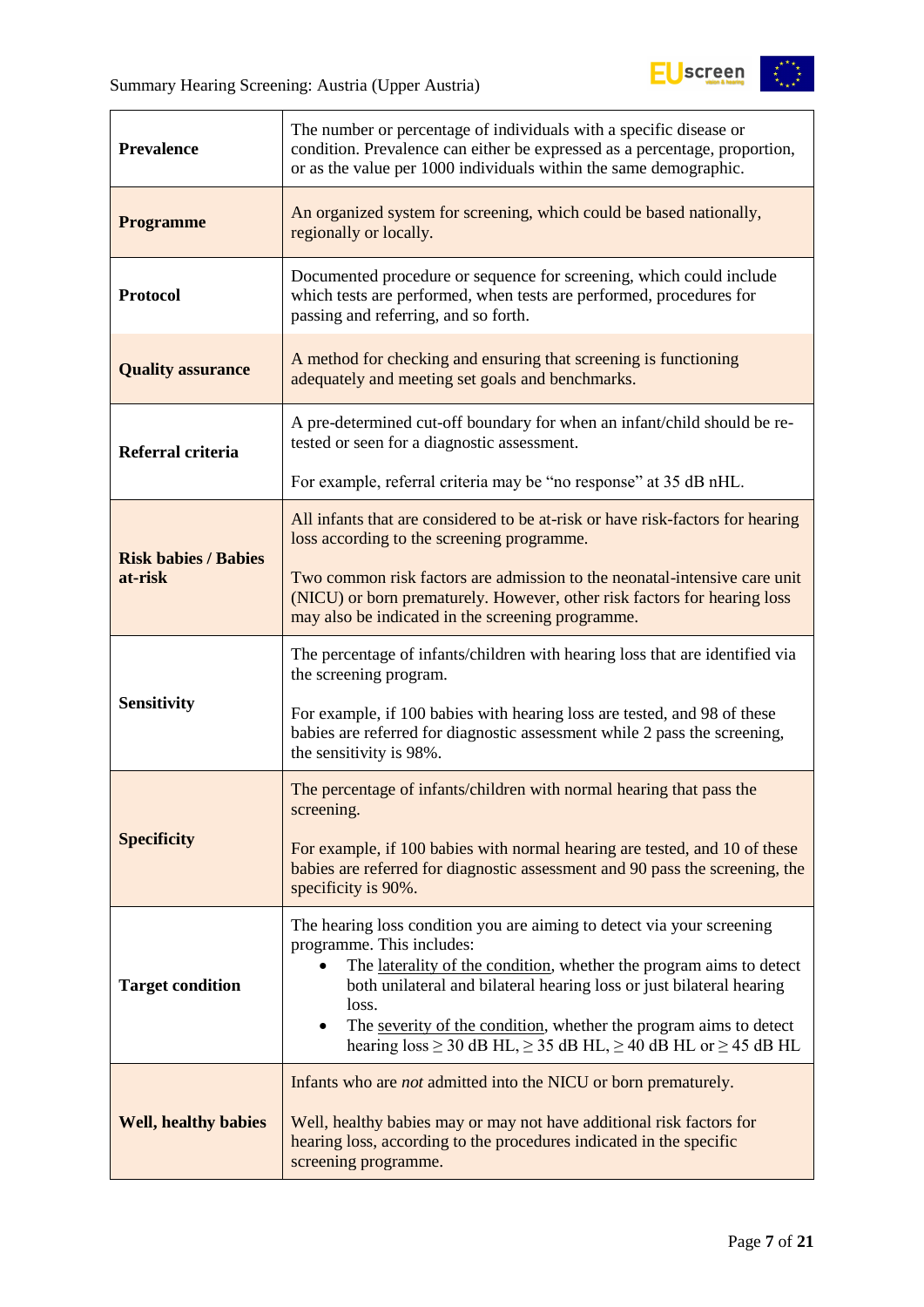

## <span id="page-7-0"></span>**2. Abbreviations**

- ABR auditory brainstem response
- aABR automatic auditory brainstem response
- ANSD auditory neuropathy spectrum disorder
- ASSR auditory steady-state response
- CI cochlear implant
- CMV cytomegalovirus
- dB HL decibel hearing level
- dB nHL decibel normalized hearing level
- dB SNR decibel signal-to-noise ratio
- DPOAE distortion product otoacoustic emissions
- HA hearing aid
- NICU neonatal intensive care unit
- OAE otoacoustic emissions
- TEOAE transient-evoked otoacoustic emissions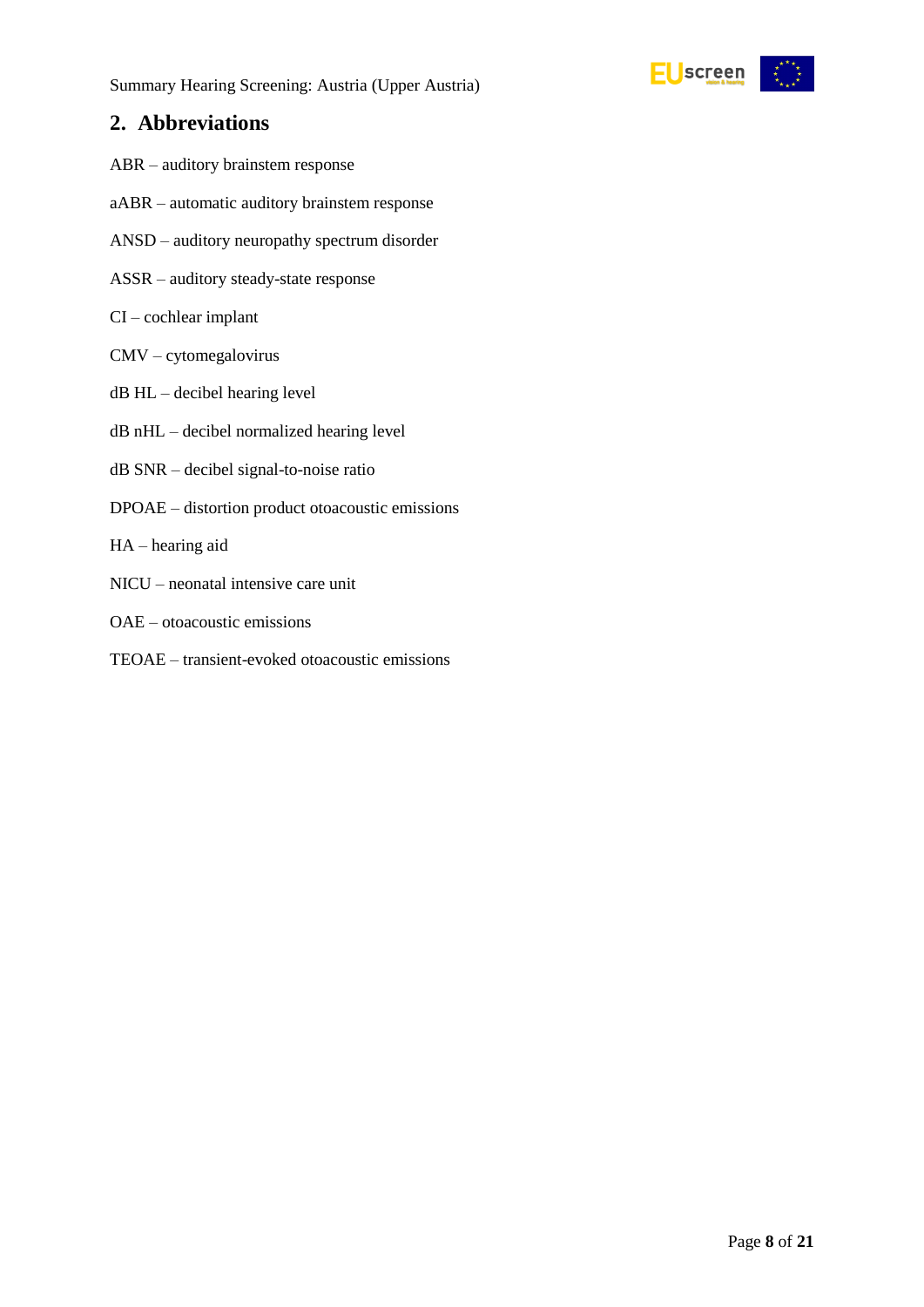

# <span id="page-8-0"></span>**3. Background**

In Austria, hearing screening is organized locally, regionally and nationally. Neonatal hearing screening is implemented across the entire country, and provided in almost all hospitals. A national guidance document has been published by the Austrian ENT society, though screening is not established in federal law. Neonatal hearing screening protocols and data collection are regionally centered. Preschool hearing screening is organized locally, with each local social welfare authority organizing its own programme.

The following report contains information with regards to hearing screening for the Region of Upper Austria.

#### <span id="page-8-1"></span>**3.1. General**

The country of Austria has a total area of 83 879  $km<sup>2</sup>$  and a population of 8 739 806 as of 2016 (Statistics Austria, 2018). Upper Austria has an area of 11 982  $km^2$  and a population of 1 472 422 in 2017. In Austria, each birth is registered. The number of live births in Austria was 81 722 in 2014 and 87 633 in 2017. In Upper Austria, the number of live births was 15 394 in 2017 (Statistics Austria, 2018).

The World Bank income classification categorizes Austria as a high-income country (The World Bank, 2018). The gross domestic product (GDP) was  $\epsilon$ 37 400 per capita in 2015 (Statistics Austria, 2018).

From the World Health Organization (WHO) Global Health Expenditure Database, health expenditure in Austria in 2015 was 4 536 USD or  $63\,960$  per capita (World Health Organization, 2018).

Infant mortality rate in the country of Austria was 3.0 and 3.1 per 1000 in 2014 and 2015, respectively (United Nations Statistics Division, 2016; Statistics Austria, 2018).

#### <span id="page-8-2"></span>**3.2. Neonatal hearing screening**

In Austria, neonatal hearing screening is conducted universally, with all babies in the country having access to hearing screening, though participation is not obligatory for parents. Hearing screening for well and at-risk babies started in 1995 and was fully implemented in 1998 when a national ENT declaration was published, though screening was not a mandatory service. Neonatal hearing screening is funded by hospitals, and since 2003 has been embedded in the Preventive Child Health Care screening system as part of the Mother-Child Passport (Federal Ministry of Labor, Social Affairs, Health and Consumer Protection, 2018).

Neonatal hearing screening is organized by the hospitals, though most hospitals do not publish official protocols. While there is a national guidance document available (Audiology Association & Austrian ENT Society, 2017), regions across Austria follow their own protocol for screening well and at-risk infants. There is a protocol for screening for the region of Upper Austria.

#### <span id="page-8-3"></span>**3.3. Preschool hearing screening**

In Austria, preschool hearing screening is not universally performed and not implemented across the country. In some areas, teachers may screen children's hearing and in other areas a speech-language pathologist may perform hearing screening in schools. Regions in Austria that do perform screening may screen differently, and there is no set protocol used throughout Austria.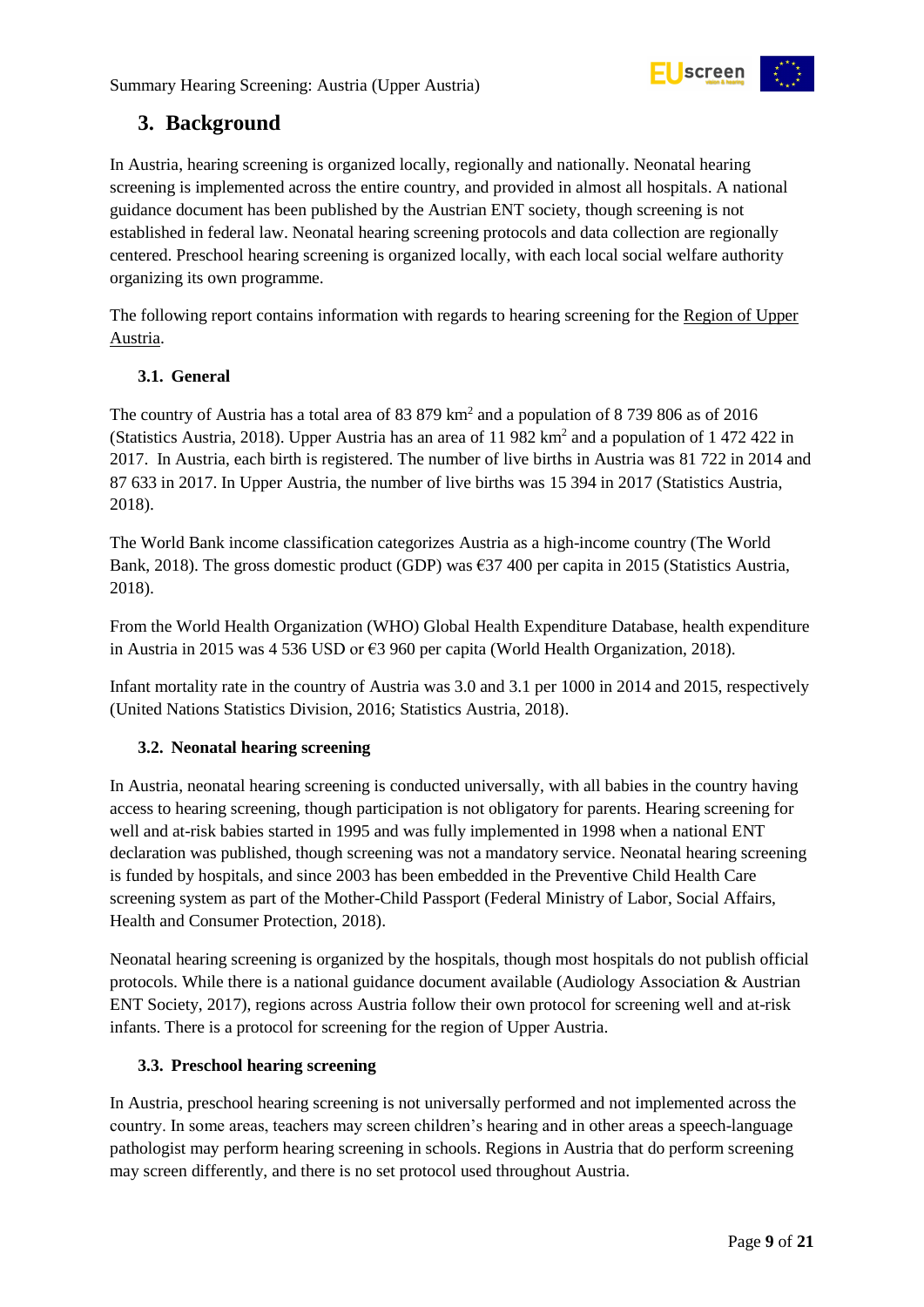

Summary Hearing Screening: Austria (Upper Austria)

The regions that are known to perform preschool hearing screening are Upper Austria and Tyrol. Preschool hearing screening in Upper Austria was fully implemented across the region in 2017 and is funded by the region. It is not part of the Preventive Child Health Care Programme, though it is linked to the universal speech-development screening that is also performed in kindergartens at this age. Prior to the implementation of universal preschool hearing screening in 2017, only a whisper test was administered (Holzinger, Heitz, & Kraxberger, 2017). Pure-tone screening is now available in every kindergarten across Upper Austria.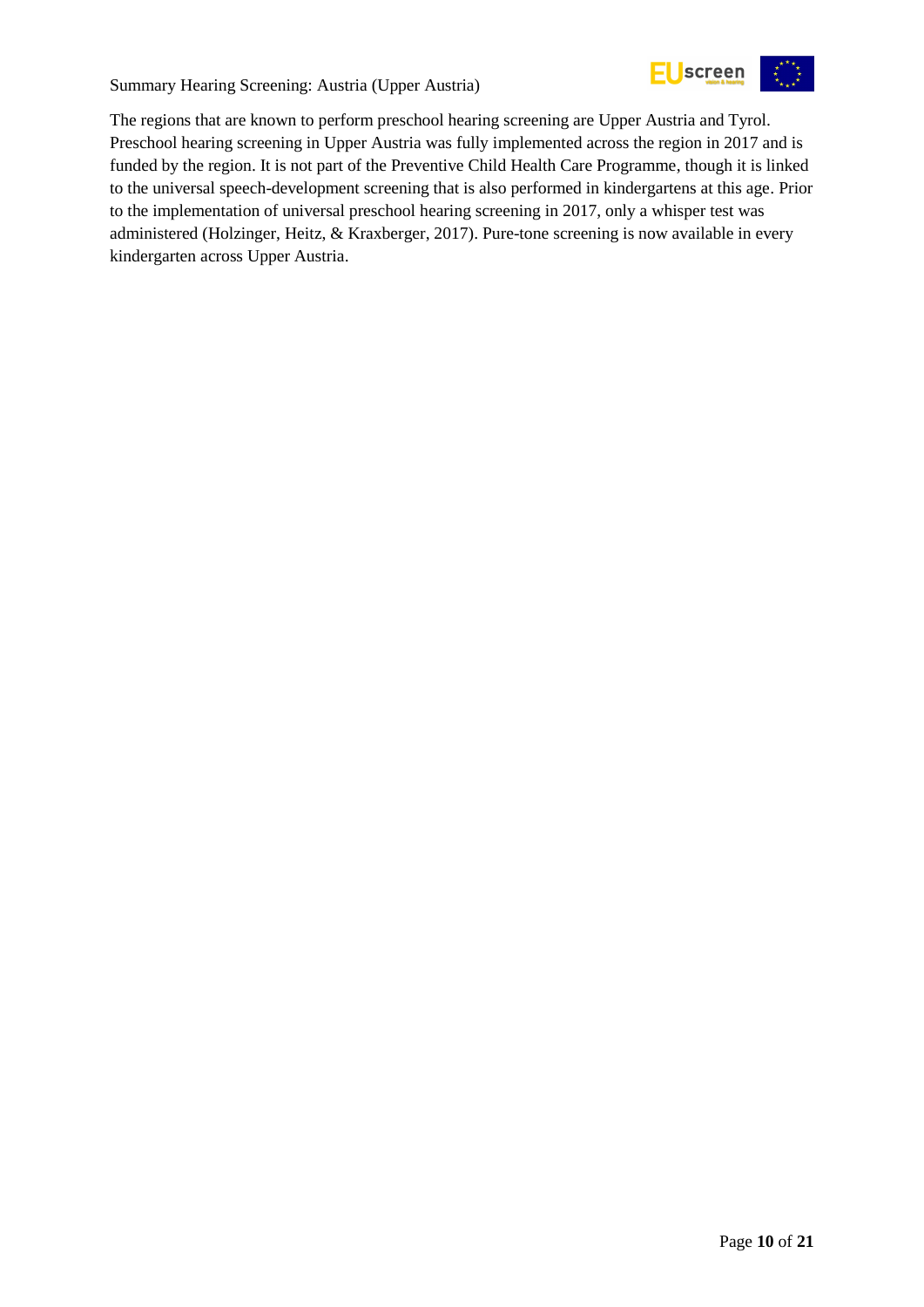<span id="page-10-0"></span>

The neonatal hearing screening programme is decided on by the Ministry of Health in Vienna, in that hearing screening (where available) is offered as part of the Mother-Child Passport, even despite the fact that neonatal hearing screening may not be offered in all hospitals in Austria (Federal Ministry of Labor, Social Affairs, Health and Consumer Protection, 2018). Neonatal hearing screening was implemented in the Mother-Child Passport in 2003.

Though not established in law, national guidelines for neonatal hearing screening exist in Austria, published by the Austrian ENT society, with an original declaration published in 1998. The guidelines were recently updated in 2017, with recommendations added for bilateral screening and the use of aABR among children in the NICU (Audiology Association & Austrian ENT Society, 2017).

The protocols themselves are established regionally or locally, though some hospitals do not have official protocols. In Upper Austria, the regional health council is responsible for control of childhood hearing screening and provides funding for revisions. A multidisciplinary commission led by the health council decides on these revisions. In 2016/2017, the region of Upper Austria implemented a tracking programme for neonatal hearing screening, and in 2017 Upper Austria implemented universal screening of preschool children.

Quality assurance of hearing screening programmes is not imposed by the federal government, and data are not collected on a national level. Any data collection performed is done so on a local level by individual institutions or on a regional level, such as in Upper Austria. Data collection in Upper Austria is imposed by the regional government, and data collection occurs via a simple documentation tracking system that does not permit tracking of individual children. Data are collected annually, but because the tracking system started in 2017, official annual reports are not yet available.

There is data collection ongoing in Upper Austria regarding the neonatal hearing screening programme; however, there have not been any studies performed on the effectiveness of hearing screening in Upper Austria. Concerning the whole country of Austria, some studies have been found concerning the effectiveness of neonatal hearing screening (Weichbold, Nekahm-Heis, & Welzl-Müller, 2005; Weichbold, Nekahm-Heis, & Welzl-Mueller, 2006).

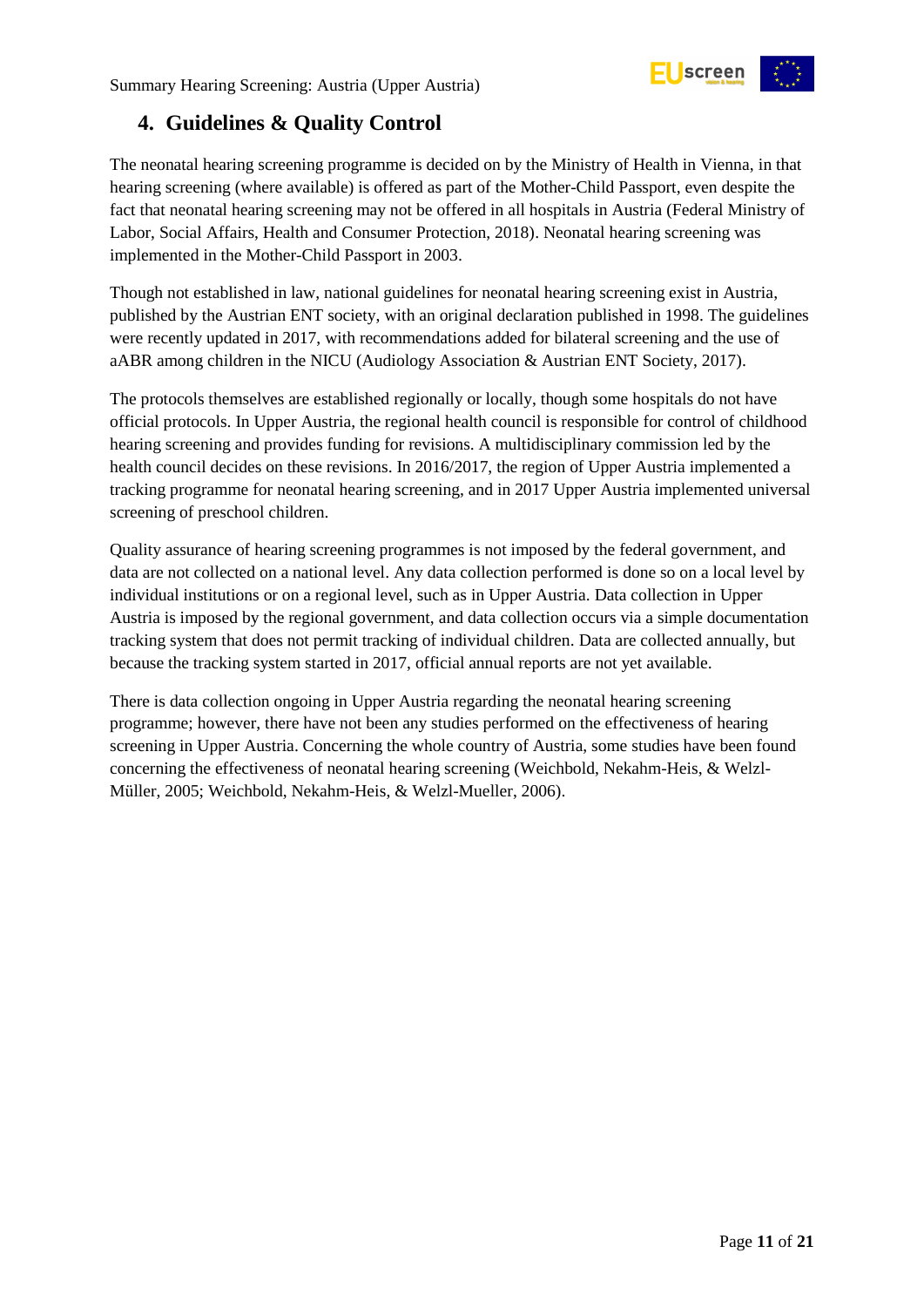

# <span id="page-11-0"></span>**5. Process: Screening, Diagnosis, Intervention**

#### <span id="page-11-1"></span>**5.1. Neonatal hearing screening**

In Austria, infants are screened in the hospital maternity ward, in the NICU in cases of risk. According to the Birth Registry report, 98.4% of infants are born in hospitals each year and 1.3% are born at home (Teil des Instituts für Integrierte Versorgung der Tirol Kliniken GmbH, 2018). The average length of stay in the maternity hospital after birth is 3 days or 4 days in cases of a cesarean section. Families are invited to participate in screening directly in person at the hospital or in the NICU by the staff in the maternity hospital (nurses, speech therapists, NICU staff). Parents are asked to provide written content to having their baby's hearing screened.

The target condition for screening both well- and at-risk infants is a bilateral or unilateral hearing loss of >25-30 dB HL. Screening should be completed by 1 month of age for both well and at-risk infants.

Infants that undergo a different screening protocol from well, healthy babies (i.e., considered "atrisk"), are those who are admitted to the NICU. Data are unavailable on the childhood/infant prevalence of CMV infections or meningitis in Upper Austria.

#### <span id="page-11-2"></span>**5.2. Neonatal diagnostic assessment**

The diagnostic assessment after neonatal hearing screening referral should be completed by 3 months of age. Tests perform for confirmation of hearing loss include a clinical-ABR and ASSR.

#### <span id="page-11-3"></span>**5.3. Preschool hearing screening**

In Upper Austria, preschool screening takes place in the kindergartens by a speech therapist. Children are invited to participate in screening via a letter.

The target condition for preschool hearing screening is a unilateral or bilateral hearing loss of  $>25$  dB HL.

#### <span id="page-11-4"></span>**5.4. Intervention approach**

In Austria, treatment options available include grommets, hearing aids, bone conductive devices, and cochlear implants. Children are fitted with hearing aids from < 6 months of age and with cochlear implants from 1-2 years of age.

Fitting criteria for hearing aids in Austria is a hearing loss of at least 30 dB HL. Hearing aids may be fit on children with unilateral hearing loss a severity of less than 85 dB HL.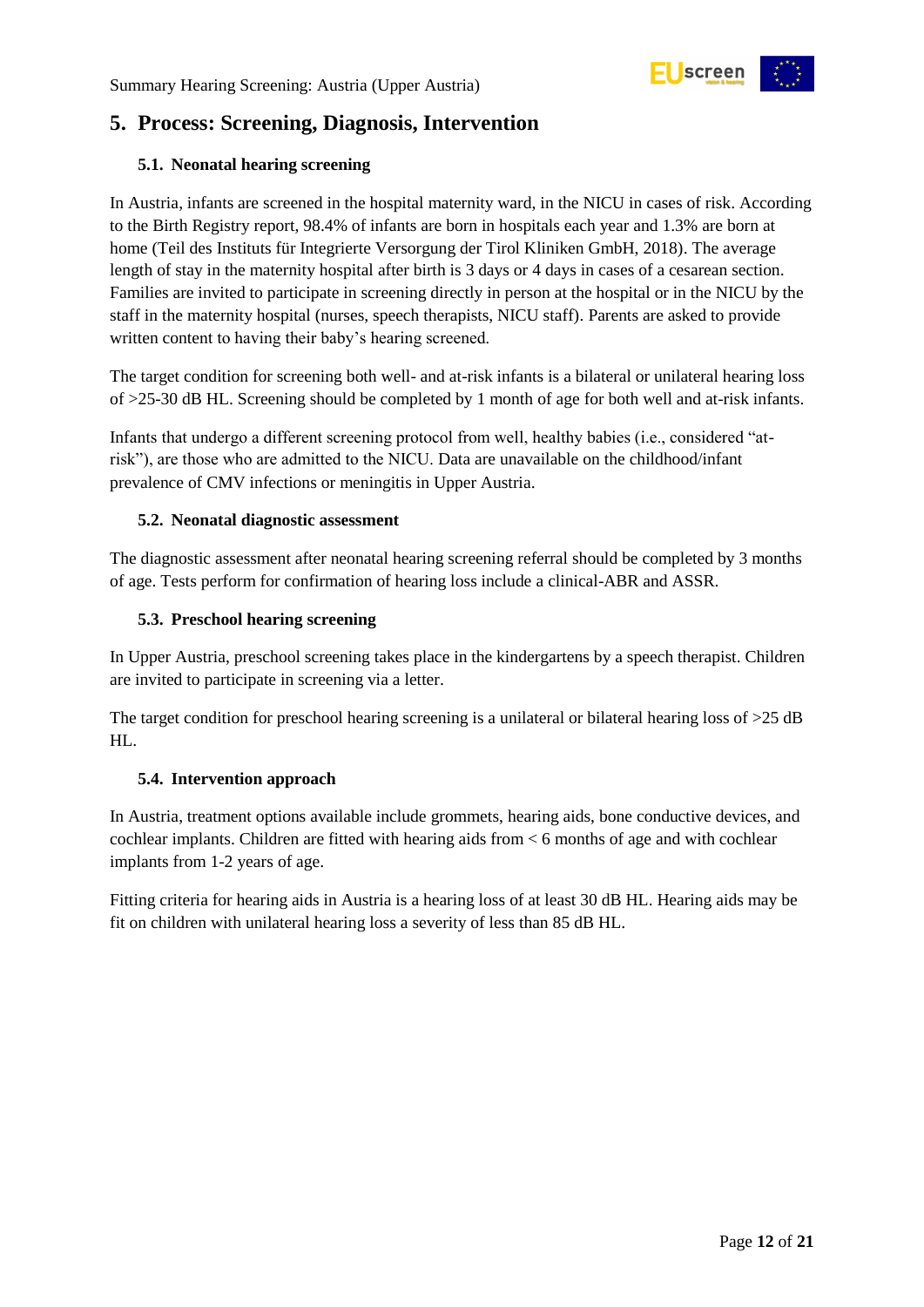

### <span id="page-12-0"></span>**6. Protocols**

Hearing screening protocols are described for neonatal hearing screening (well and at-risk) as well as for preschool hearing screening when applicable.

- The Test performed is the screening technique used
- The Age of the child is indicated in hours, days, months or years
- Referral criteria may be the lack of an OAE response at specified frequencies, a responsewaveform repeatability constant, the absence of an aABR response at a specified intensity, or an absent behavioural response at a specified intensity. Referral criteria may be defined within a protocol or limited based on the device used.
- The Device is the screening device used.
- Unilateral Referrals indicates whether children are referred if only one ear fails screening.
- The Location is where the screening takes place

#### <span id="page-12-1"></span>**6.1. Neonatal hearing screening (well)**

The process for neonatal hearing screening for well babies in Upper Austria is summarized in Table 1, whereby a 2-step OAE - OAE protocol is in effect. The first OAE is performed in the maternity hospital after birth when possible. The protocol in Upper Austria recommends that both screening and rescreening (when applicable) occurs before discharge. In 8% of births discharge occurs less 1 day after delivery or earlier (Teil des Instituts für Integrierte Versorgung der Tirol Kliniken GmbH, 2018), and families are instead invited to return to the maternity hospital for screening or rescreening. In some rare cases, rescreening may occur with an aABR instead of an OAE. If the infant does not pass the second OAE (or aABR), a referral to the ENT department for a diagnostic assessment is made.

|             |                  |                                             |               | <b>Unilateral</b> |                |
|-------------|------------------|---------------------------------------------|---------------|-------------------|----------------|
| <b>Test</b> | Age*             | Referral criteria                           | <b>Device</b> | Referrals?        | Location       |
| OAE1        | $24-72$ hours    | Various                                     | Various       | Yes               | Maternity ward |
| OAE2 / aABR | Before discharge | $35-40$ dB nHL<br>(not defined in protocol) |               | Yes               | Maternity ward |

<span id="page-12-4"></span>**Table 1:** Screening process for well babies in Upper Austria.

\*There is no standardization as to the age at which screening is performed. The ages noted here are recommended by the protocol for Upper Austria.

#### <span id="page-12-2"></span>**6.2. Neonatal hearing screening (at-risk)**

There are no guidelines specified for NICU infants as stipulated by the protocol specific to Upper Austria; however, recommendations defined by the Austrian ENT society would also be recommended in Upper Austria. That is, that all NICU infants are screened with aABR in place of OAE testing (Audiology Association & Austrian ENT Society, 2017).

#### <span id="page-12-3"></span>**6.3. Preschool hearing screening**

In Upper Austria, hearing screening is performed in kindergartens at 4 1/2 years of age. Pure-tone audiometry screening (with headphones) is performed. If one or more thresholds are worse than 25 dB HL a referral is made to an ENT for a diagnostic assessment.

<span id="page-12-5"></span>**Table 2**: Process for preschool hearing screening in Upper Austria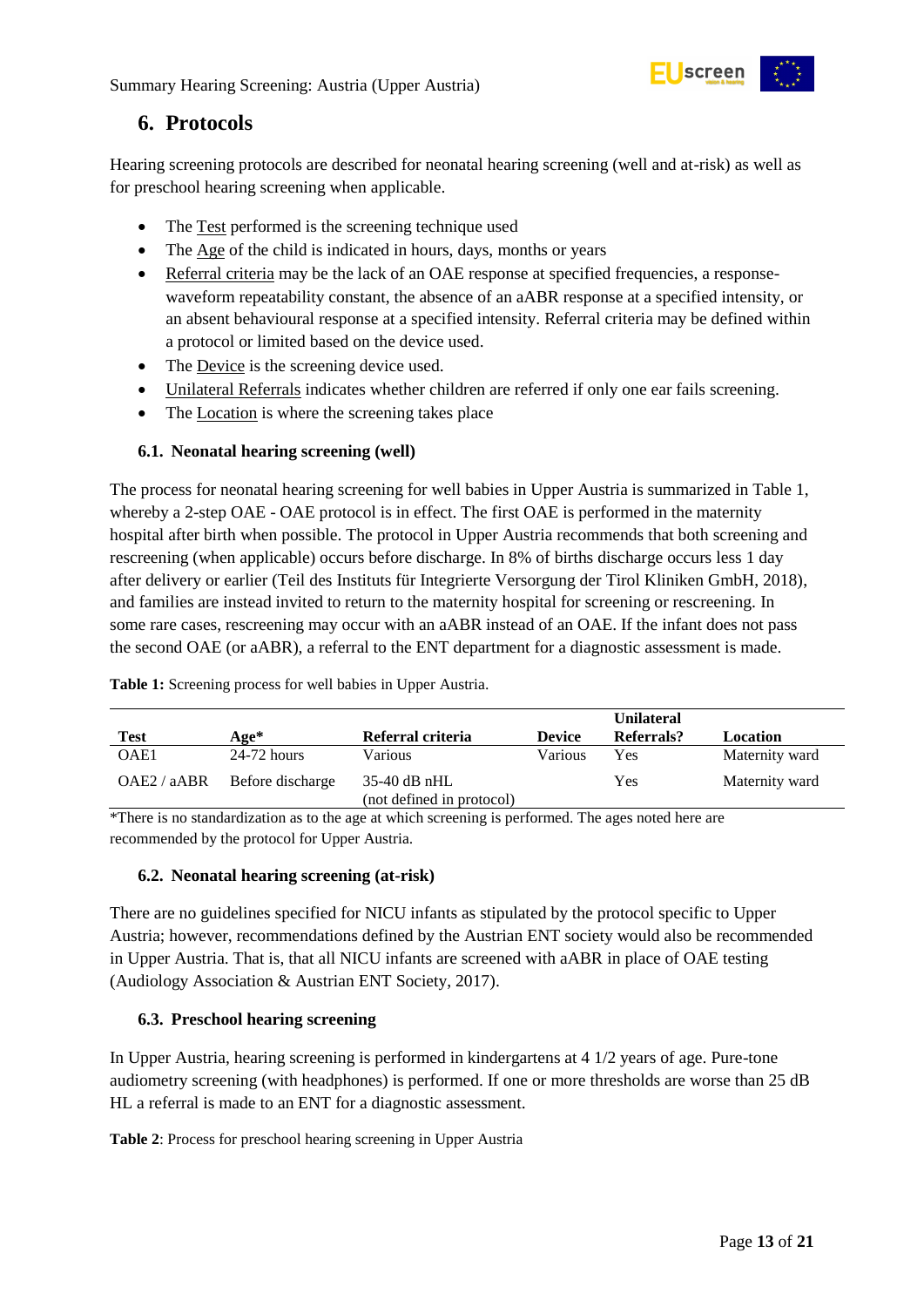

|                     |           |                   | Unilateral |                      |
|---------------------|-----------|-------------------|------------|----------------------|
| Test                | Age       | Referral criteria | Referrals? | Location             |
| Pure-tone screening | 4.5 years | $25$ dB HL        | Yes        | Kindergarten schools |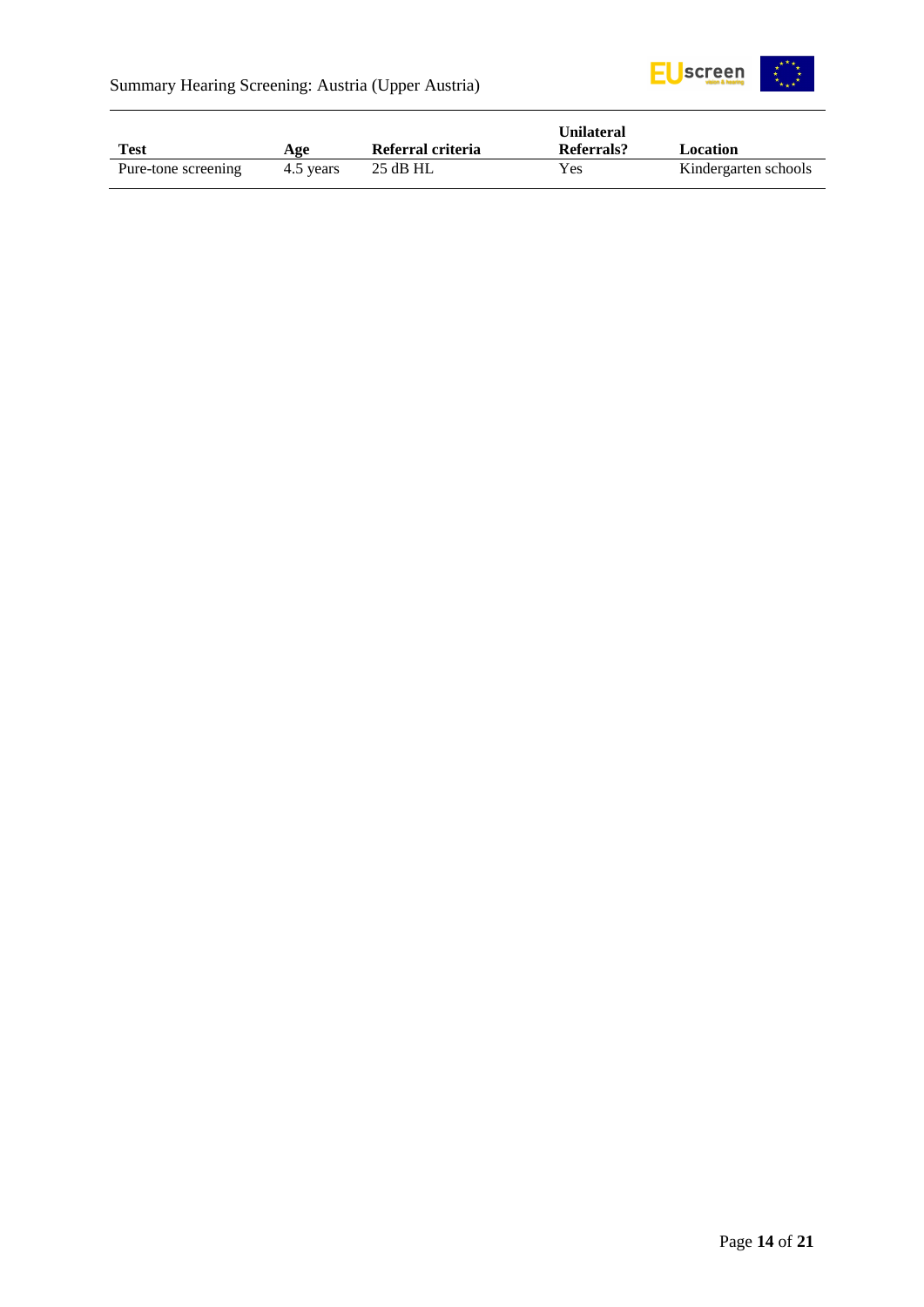

# <span id="page-14-0"></span>**7. Professionals**

#### <span id="page-14-1"></span>**7.1. Neonatal hearing screening (well)**

Screening for well-babies is performed by nurses or speech-language therapists, depending on the hospital.

There is no specific training programme for screening professionals. An introduction to screening is integrated into the 3-year education of speech therapists. Otherwise, screening staff are trained on the job. Upper Austria has started workshops for screening staff; however, there is no obligatory training update or monitoring of screening professionals.

#### <span id="page-14-2"></span>**7.2. Neonatal hearing screening (at-risk)**

Screening for at-risk infants is performed by nurses or speech-language therapists. See 7.1 for details.

#### <span id="page-14-3"></span>**7.3. Preschool hearing screening**

Preschool screening is performed by speech-language therapists.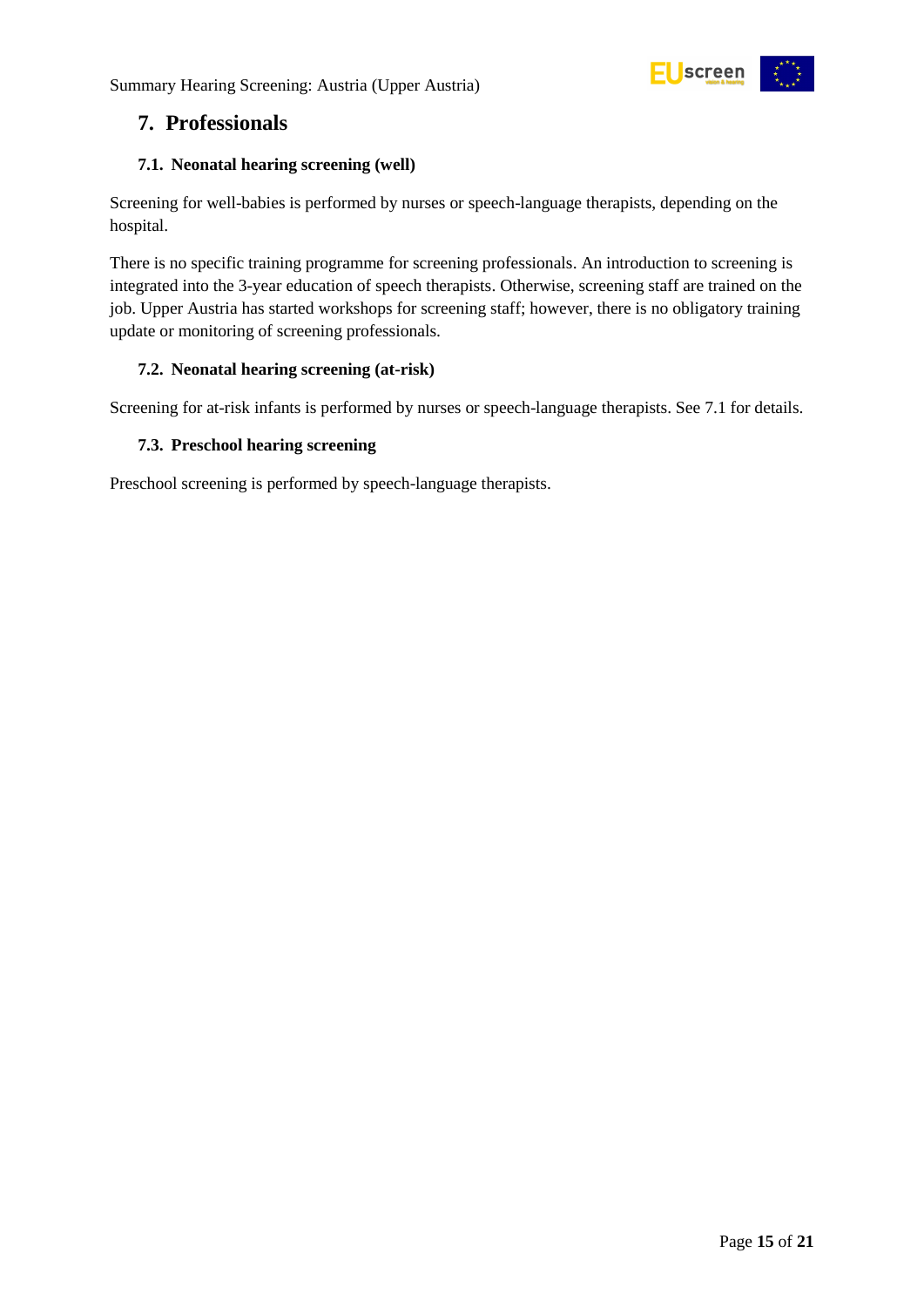<span id="page-15-0"></span>

#### <span id="page-15-1"></span>**8.1. Coverage and attendance rates**

In Upper Austria, the neonatal hearing screening programme tracking system has identified a 98.4% coverage rate for 2017 according to internal data, including both well and at-risk infants. The coverage rate is the percentage of infants born in Upper Austria who have been screened with step 1.

screen

It is unknown the percentage of infants that referred from step 1 attended step 2 rescreening.

#### <span id="page-15-2"></span>**8.2. Referral rates**

The pass rates for neonatal hearing screening of well, healthy infants are presented below in Table 3. Rates are presented for data derived from the neonatal hearing screening programme tracking system in Upper Austria in 2017.

<span id="page-15-5"></span>**Table 3**: Referral rates for neonatal hearing screening (all babies) in Upper Austria.

| <b>Test</b> | Referral Rate                                                    |
|-------------|------------------------------------------------------------------|
| Step 1      | 94%                                                              |
| Step 2      | 51.2%                                                            |
|             | <b>Deferral rates assume a 100% attendance rate at each stop</b> |

Referral rates assume a 100% attendance rate at each step.

The final referral rate to a diagnostic assessment for all babies was 3.5% in 2017.

#### <span id="page-15-3"></span>**8.3. Diagnostic assessment attendance**

Out of the infants referred from neonatal hearing screening, 88.5% attended a diagnostic assessment. A total of 3.89% of all infants received a diagnostic assessment in 2017.

Figures at the level of the diagnostic assessment may show inconsistencies due to various factors related to tracking and reporting from ENT clinics. For example, children may be seen at more than one ENT clinic or reporting from the ENT clinics include children who were not referred from hearing screening.

#### <span id="page-15-4"></span>**8.4. Prevalence / Diagnosis**

Data on the prevalence rates of neonates in Upper Austria is derived from the neonatal hearing screening programme tracking system.

<span id="page-15-6"></span>**Table 4**: Prevalence rate (per 1000) of permanent hearing loss among neonates in Upper Austria region.

|                      | <b>Bilateral</b> |              | Unilateral   |              |  |
|----------------------|------------------|--------------|--------------|--------------|--|
|                      | $>$ 40 dB HL     | $> 80$ dB HL | $>$ 40 dB HL | $> 80$ dB HL |  |
| Upper Austria (2017) | 0.8              | 0.33         | 0.69         | 0.6          |  |

Because the prevalence rates are derived from the neonatal hearing screening programme tracking system, the percentage of infants diagnosed with hearing loss of various degrees after neonatal hearing screening matches the prevalence rates provided. In other words, 0.0825% and 0.0687% of infants are diagnosed with a permanent bilateral and unilateral hearing loss of  $\geq$  40 dB HL after neonatal hearing screening.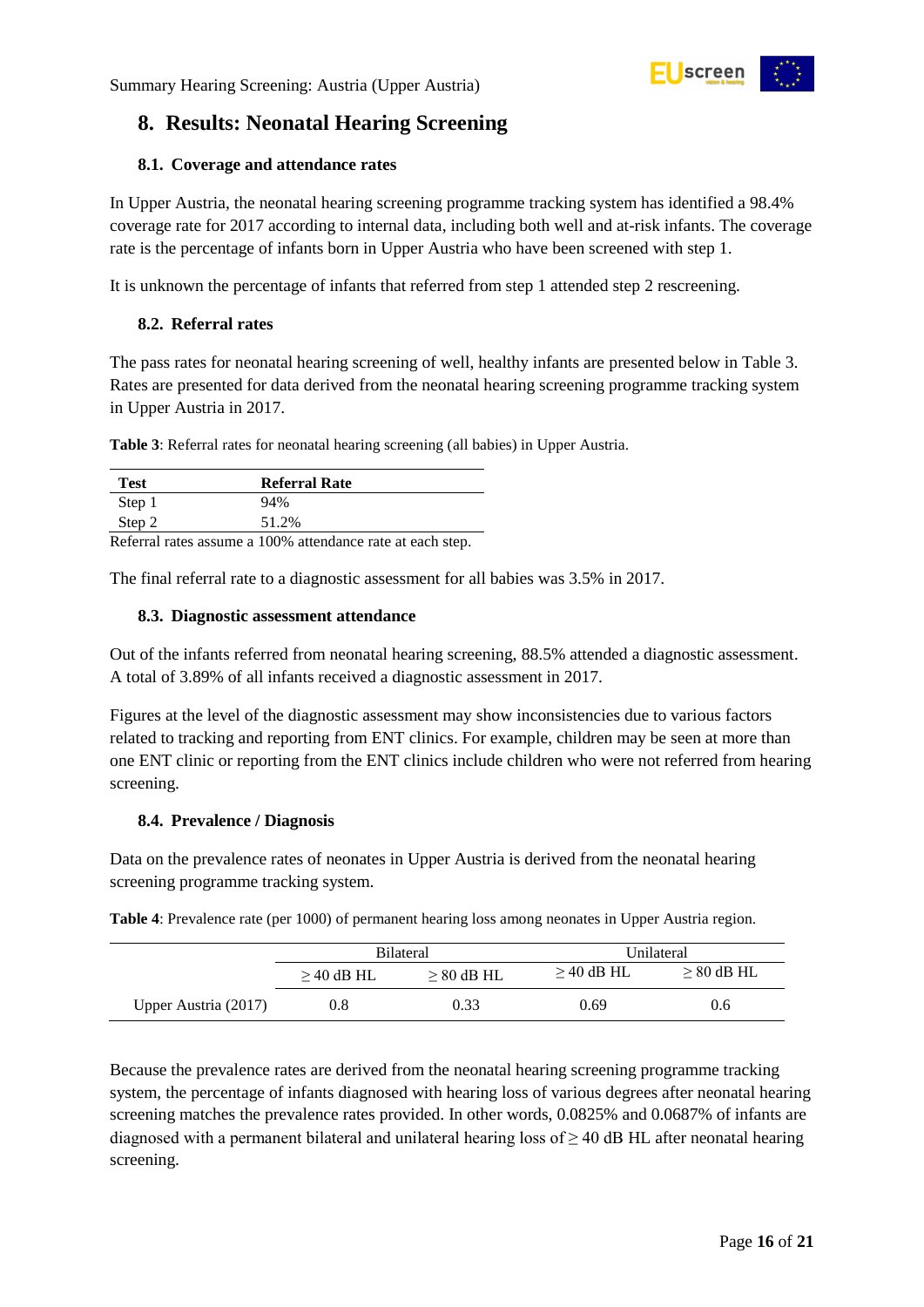

Summary Hearing Screening: Austria (Upper Austria)

The prevalence rates of preschool-age children are not available in Austria; however, data published by Holzinger Weishaupt, Fellinger, Beitel and Fellinger (2016) indicates the prevalence rates of a cohort of school-age children in Austria (average age 10.5 years), presented in Table 5.

<span id="page-16-2"></span>**Table 5**: Prevalence rate (per 1000) of sensorineural hearing loss among school-age children (average 10.5 years of age) in Austria (Holzinger, Weishaupt, Fellinger, Beitel, & Fellinger, 2016).

|                     | <b>Bilateral</b> |           |           | Unilateral   |           |      |
|---------------------|------------------|-----------|-----------|--------------|-----------|------|
|                     | $>$ 25 dB        | $>$ 40 dB | $> 80$ dB | $\geq$ 25 dB | $>$ 40 dB | > 80 |
| School-age children |                  | າ າ       |           |              | 1.39      |      |

Data are unavailable regarding the prevalence of auditory neuropathy or the percentage of children diagnosed with permanent hearing loss after preschool hearing screening in Upper Austria.

#### <span id="page-16-0"></span>**8.5. Treatment success**

Data are unavailable on the percentage of children fitted with hearing aids or cochlear implants in Upper Austria.

#### <span id="page-16-1"></span>**8.6. Screening evaluation**

In Upper Austria, 94.6% of referrals have normal hearing. The positive predictive value of a refer is 4.2% for well babies.

Data are unavailable on the sensitivity or specificity of neonatal hearing screening in Upper Austria, nor are data available for at-risk infants.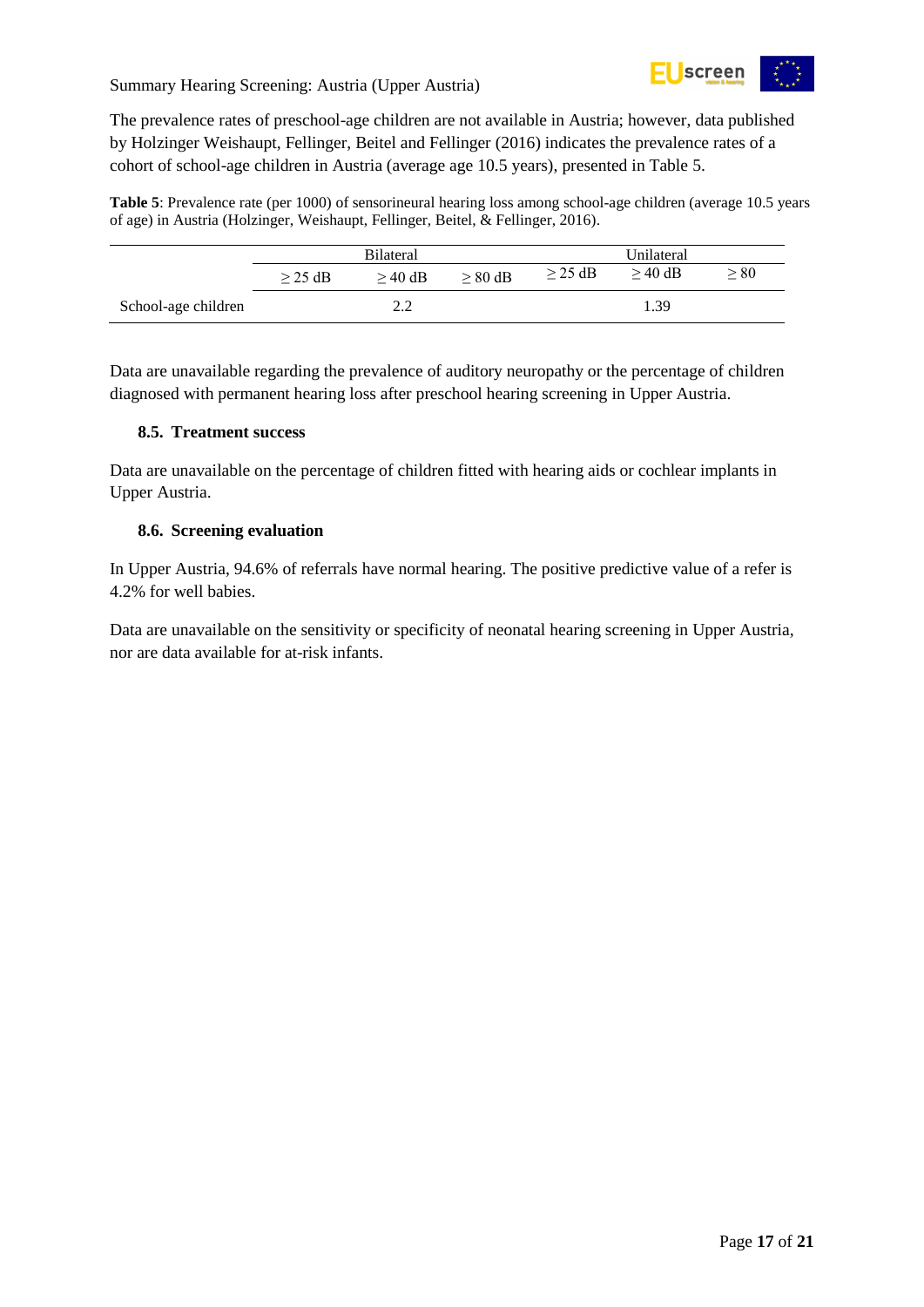

# <span id="page-17-0"></span>**9. Results: Preschool Hearing Screening**

#### <span id="page-17-1"></span>**9.1. Coverage and attendance rates**

All children attending kindergarten (2 years before entering school) are invited to participate in preschool hearing screening. This encompasses 97.5% of all children 4.5 years of age in Upper Austria (Federation of Austrian Industries, 2015).

Coverage/attendance rates are not yet available as the screening programme began in 2017. Data may be updated when available.

#### <span id="page-17-2"></span>**9.2. Referral rates**

Referral rates are not yet available as the screening programme began in 2017. Data may be updated when available.

#### <span id="page-17-3"></span>**9.3. Diagnostic assessment attendance**

Data are not available.

#### <span id="page-17-4"></span>**9.4. Screening evaluation**

Data are not available.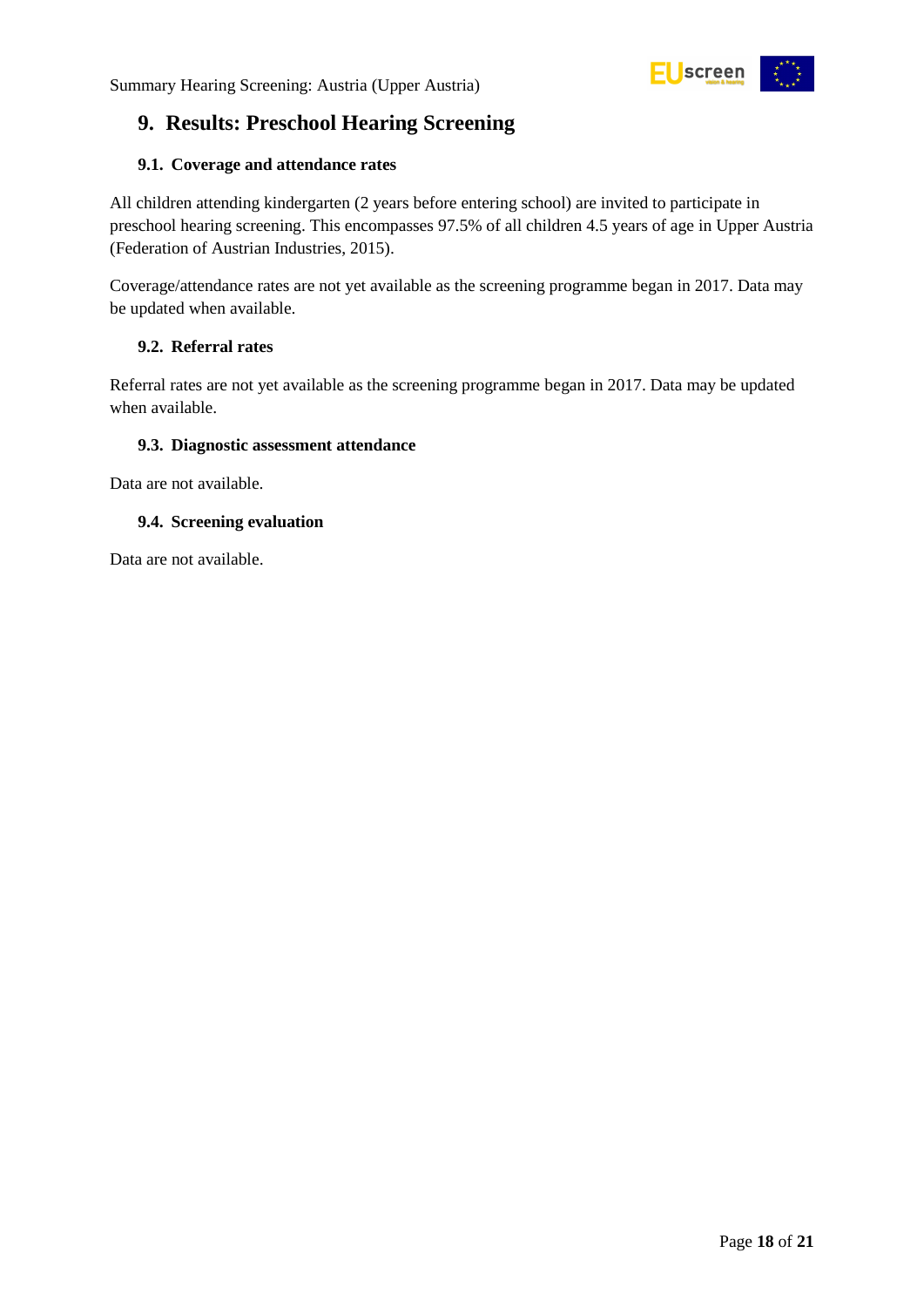

# <span id="page-18-0"></span>**10. Costs: Neonatal Hearing Screening**

There has not been a cost effectiveness analysis completed in Upper Austria.

#### <span id="page-18-1"></span>**10.1. Screening costs**

The costs for neonatal hearing screening in Upper Austria are unknown.

#### <span id="page-18-2"></span>**10.2. Equipment costs**

(*Information extracted to protect commercially sensitive data*).

#### <span id="page-18-3"></span>**10.3. Staff costs**

The number of screening staff in Upper Austria is unknown. The cost for a speech therapist ranges from  $\epsilon$ 55 500 to  $\epsilon$ 67 500, and the cost for a nurse ranges from  $\epsilon$ 50 000 to  $\epsilon$ 60 000. This is the total cost for staffing each screener, not limited to salaries.

#### <span id="page-18-4"></span>**10.4. Diagnostic costs**

Diagnostic costs are not indicated.

#### <span id="page-18-5"></span>**10.5. Amplification costs**

In Austria, all children are treated for hearing impairment.

Data are not available regarding the costs of intervention in Upper Austria.

In Styria, data are not available on the costs for hearing aid intervention. The cost for cochlear implant fitting in Styria is  $\epsilon$ 42 000, including  $\epsilon$ 25 000 for the implant itself and the remainder for surgery costs, consultation and follow-up. After the first year, the cost for ongoing intervention is approximately  $\epsilon$ 7000 per year.

#### <span id="page-18-6"></span>**10.6. Social costs**

There are 4 specialized schools across Austria for deaf and hard-of-hearing students (a figure which is constantly decreasing). Approximately 700 children attend these specialized schools, though most children attend mainstream schools where support is provided. Children with hearing impairment are supported in schools with support teachers. Data on costs are unavailable.

In Upper Austria, there is one school for the deaf and hard-of-hearing, with approximately 80 students with hearing loss. Children with normal hearing also attend this school. Children are provided support in mainstream schools in Upper Austria, though resources are limited.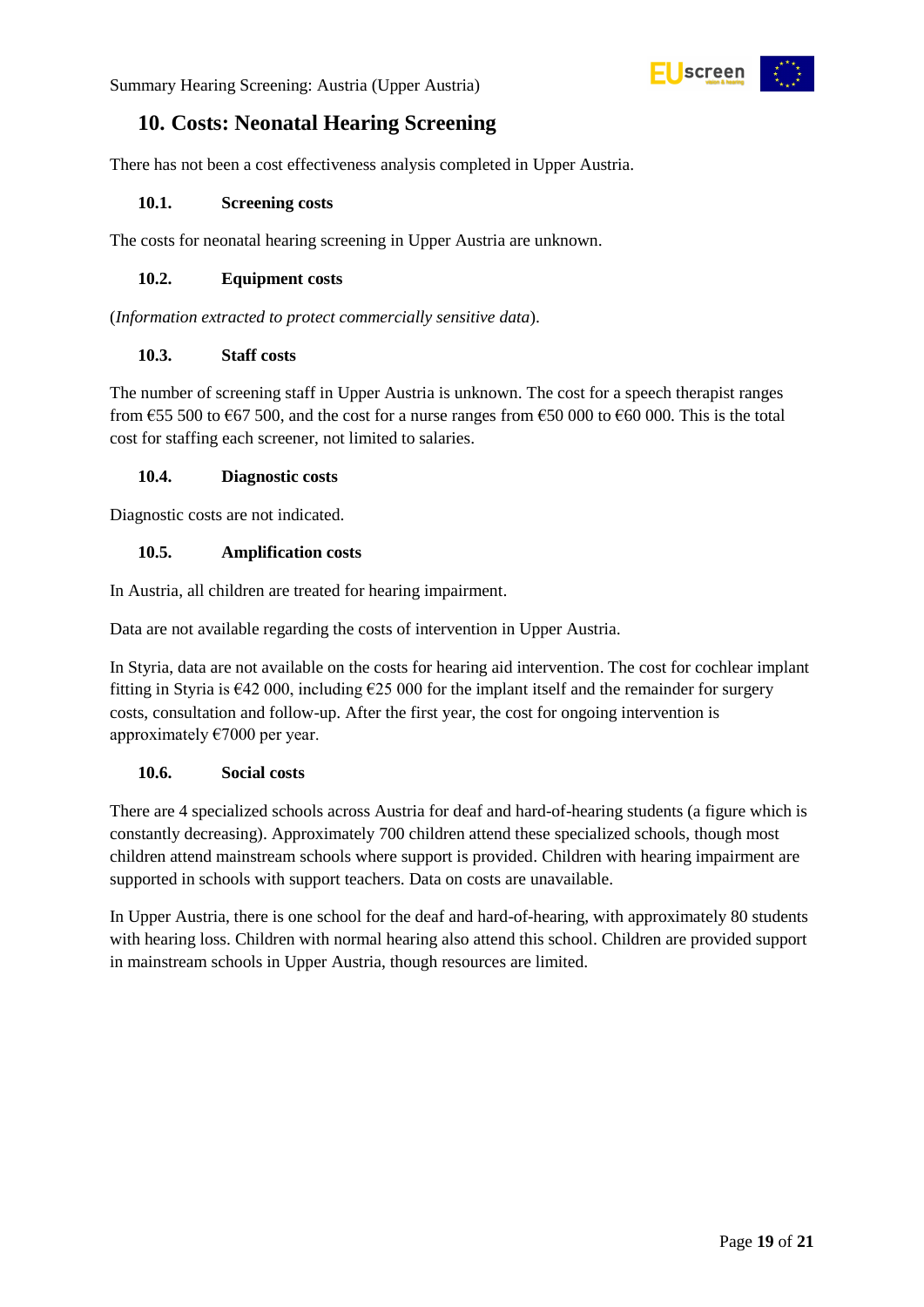

# <span id="page-19-0"></span>**11. Costs: Preschool Hearing Screening**

#### <span id="page-19-1"></span>**11.1. Screening costs**

Data are not available.

#### <span id="page-19-2"></span>**11.2. Equipment costs**

The cost of a screening device for preschool hearing screening is  $€1$  600.

#### <span id="page-19-3"></span>**11.3. Staff costs**

The cost for a speech therapist ranges from  $655 500$  to  $667 500$ . This is the total annual cost, not limited to just salary.